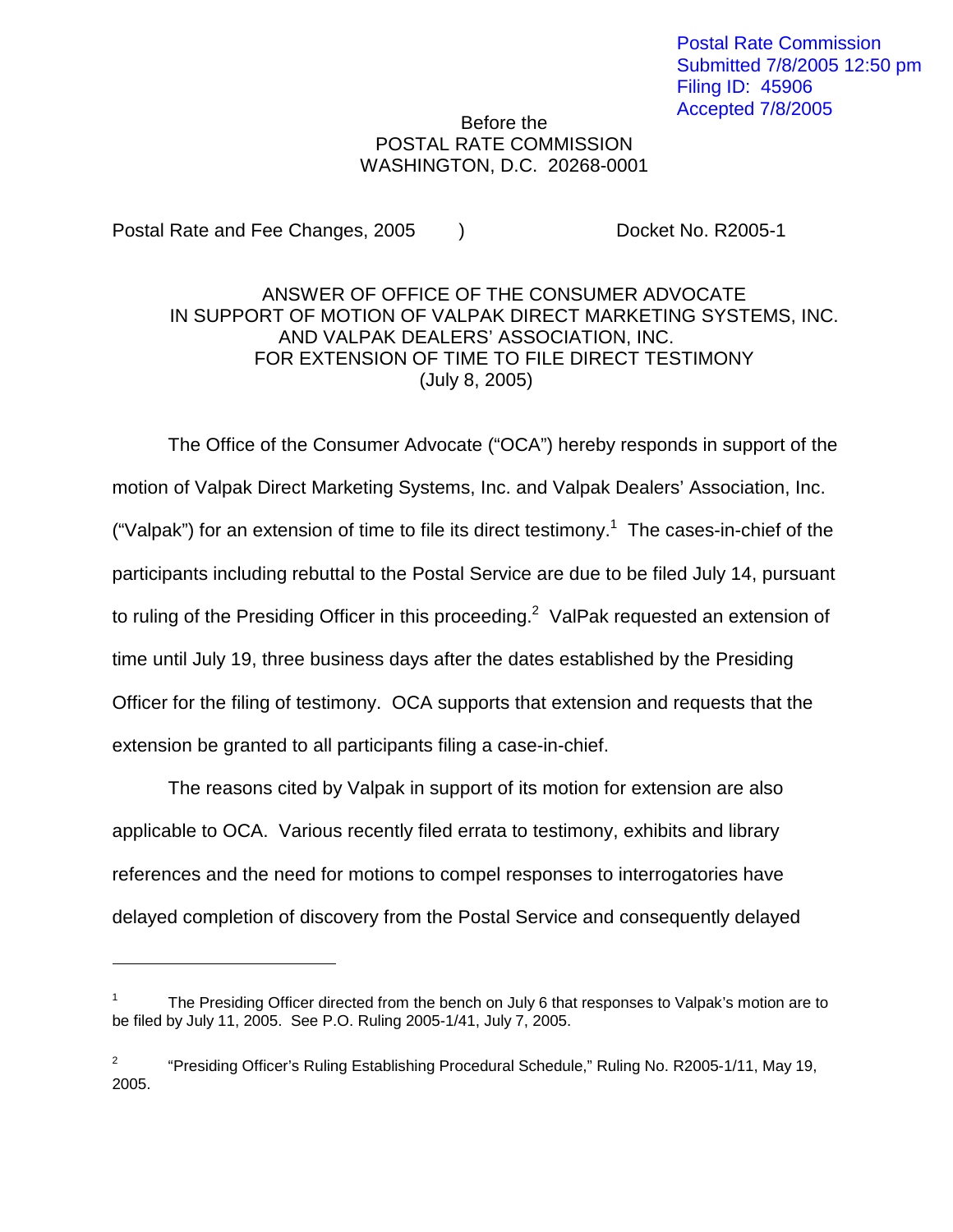preparation of OCA's direct case. Also, practical considerations related to the short period of time between the end of the scheduled hearings on the Postal Service's direct case on July 8, 2005 (Friday) and the deadline for filing cases-in-chief necessitate a brief extension from July 14 (Thursday) until July 19 (Tuesday) to complete preparation and filing of OCA's direct case. Finally, the initial reasons provided by the Presiding Officer for expediting the procedural dates have not materialized.

The Presiding Officer's ruling establishing the procedural schedule noted the order provided less time for procedural dates "than has been the norm in past Commission cases."3 The expedited schedule was selected, in part, because the Postal Service was confident settlement is a real possibility and the schedule assumed a narrowing of issues would reduce the need for cross-examination. Consequently, the period between the filing of the omnibus rate application and the filing of the participants' direct case was significantly shortened. Generally, in recent rate cases, the period between the filing of a rate request and the filing of the cases-in-chief of each participant has been scheduled at approximately 130 days.<sup>4</sup> In this case, that period was reduced to 97 days.<sup>5</sup> Moreover, the time period in the last two rate cases from the last day of scheduled cross-examination until the due date for cases-in-chief has been 17 and 15 days, respectively. This contrasts with the 6 days provided for in this case.

 $5$  April 8, 2005 until to July 14, 2005.

 $3$  P.O. Ruling No. R2005-1/11 at 1-2.

<sup>4</sup> Docket No. R2000-1 from January 12, 2000 until May 22, 2000 or 131 days. See P. O. Ruling No. R2000-1/4, February 25, 2000. Docket No. R2001-1 from September 24 2001 until January 30, 2002 or 128 days. See P.O. Ruling R2001-1/6, November 5, 2001.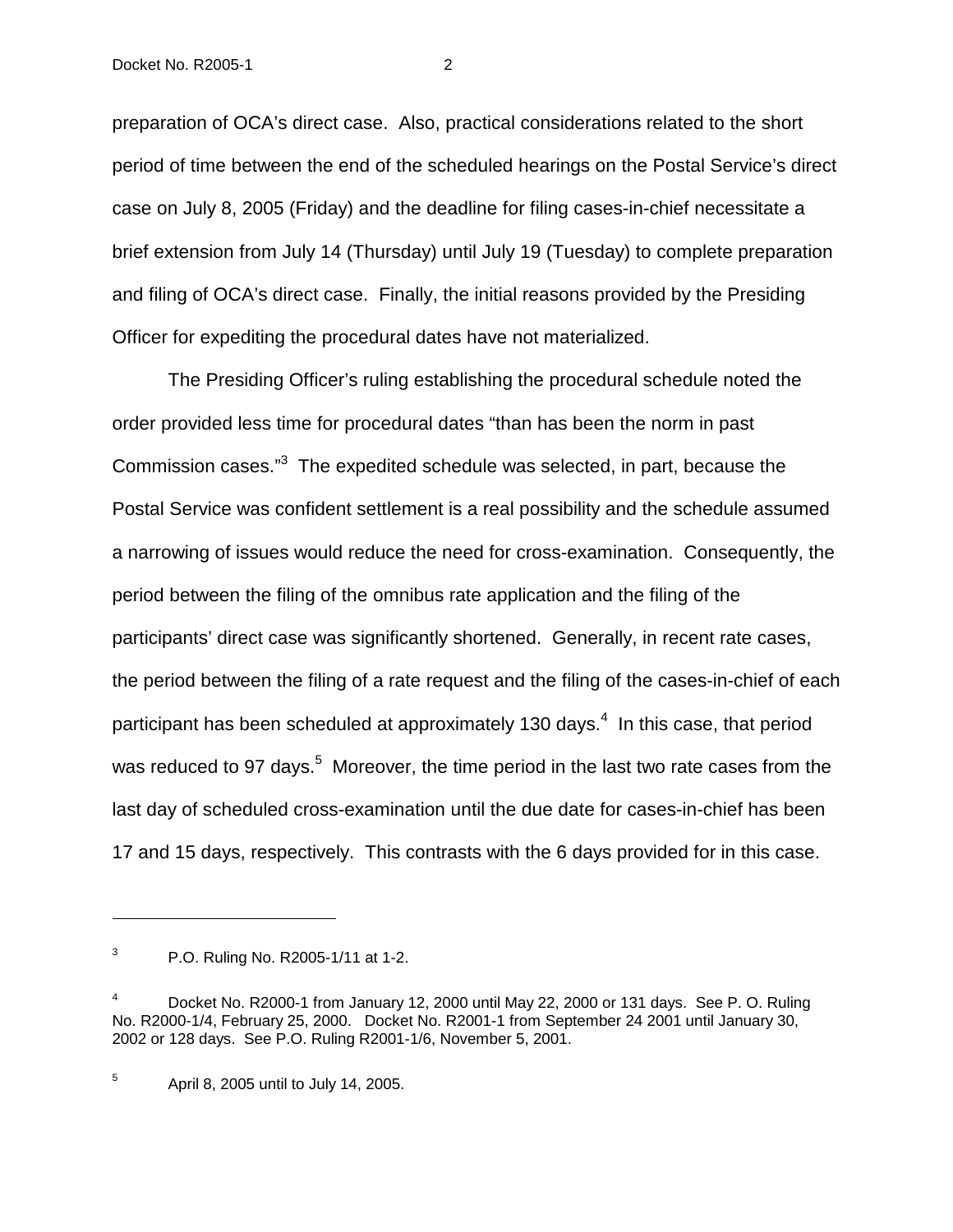After including the normal time to receive the transcript for the last day of hearings, no more than 3 days following the end of cross-examination will be available to complete preparation and filing of OCA's case-in-chief. Because of this expedited time schedule established in large part pursuant to the Postal Service's motion for expedition, timely responses to interrogatories and other information requests have been particularly important.

The Postal Service has responded in a timely manner to many of the many OCA interrogatories. However, the Postal Service filed several errata to its direct testimony only days before scheduled cross-examination on the Postal Service's case. That not only required further interrogatories but delayed the preparation of OCA's direct case. Also, the Postal Service raised several objections to OCA's interrogatories, and not always within the time period to object to interrogatories.

Several motions to compel have been filed by OCA and most are still unresolved. For instance, there is outstanding an OCA motion to compel responses to significant interrogatories regarding an important information data system known as  $DOIS<sup>6</sup>$ . This information would be of valuable assistance to the OCA in the preparation of its direct case. Several other motions to compel responses to interrogatories are also outstanding.<sup>7</sup> Additionally, the Postal Service has not yet responded to, nor objected to,

<sup>6</sup> "Office of the Consumer Advocate Motion to Compel Response to Interrogatories OCA/USPS-74,76-77,100(a), and 101, filed June 15, 2005."

See OCA Motions to Compel dated June 9 regarding OCA/USPS-43-54 and OCA/USPS-T6-14; dated June 15 regarding OCA/USPS-60 and 118; and dated July 5 regarding OCA/USPS-147a and d and 148a.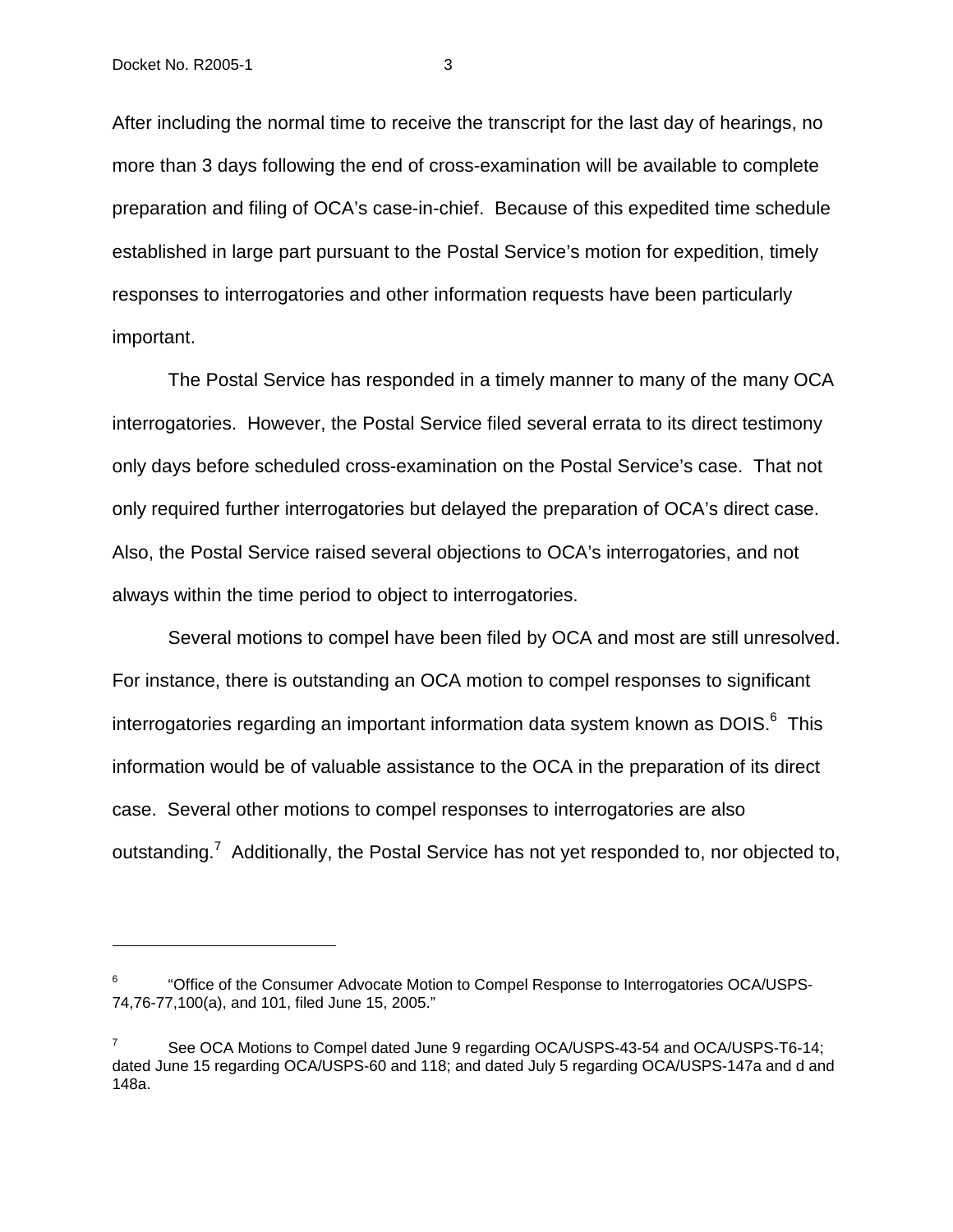several institutional interrogatories submitted well over two weeks ago.<sup>8</sup> In any case, the responses to these interrogatories remain unavailable to OCA to assist in the preparation of the OCA's case-in-chief.

Initially, it was hoped by many of the parties that a settlement would obviate the need to file a responsive direct case. However, a settlement has not materialized at this time and, barring agreement in the next few days, the need to file a direct case is becoming apparent. Taken together, these factors require OCA to favor the request for an extension of time to file a direct case.

It must be borne in mind that the evidence adduced by OCA over the course of the discovery period reinforces the view we expressed in our Opposition to the Postal Service's Request for Expedition $9$  that there is no urgency in bringing this case to an early conclusion. Evidence provided by the Postal Service demonstrates that, even without any rate increase in the test year, it will end the year in a near break-even position. A Commission decision issued in the statutory 10-month time frame would still provide to the Postal Service revenues far in excess of those needed to break even.

<sup>8</sup> See OCA/USPS-151-161, 166, 171,172 filed June 10, 2005. See also OCA/USPS-176 filed June 10, 2005 and OCA/USPS-133 filed June 6, 2005.

<sup>9</sup> "Office of the Consumer Advocate Opposition to United States Postal Service Request for Expedition and Early Consideration of Procedures Facilitating Settlement Efforts," filed April 29, 2005.